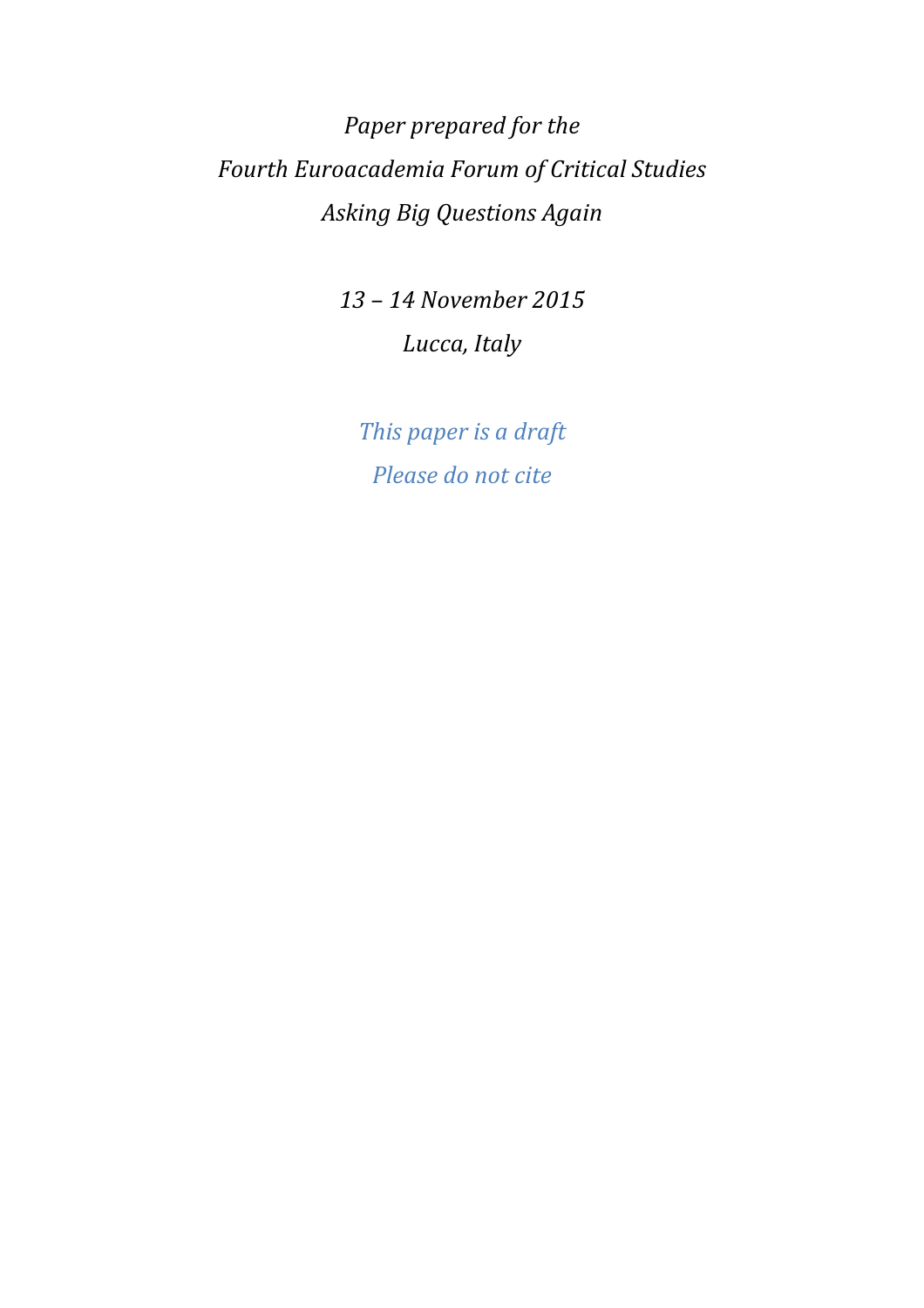# **14 Art Stations of the Naples Metro**

Fabiana Susini

The Art Stations of Naples Metro are a functional art-project ideated by Achille Bonito Oliva that includes some stops of Naples Metro: in this particular stopping and transit places, special attention was paid to making the environment beautiful, comfortable and functional.

The Art Stations originated from a project formulated by the city government with a view to make the urban area's public transport centers more attractive and to give everyone a chance to get an up-close look at prime examples of contemporary art: here, art works are not considered as furniture, but strictly enclosed in the architecture. The secondary purpose of this project is to redevelop large areas of the suburbian tissue (such as Piscinola, Scampia or Chiaiano) and act as a driving force for the construction of new buildings that assume the role of focal points of the city of Naples (such as the Hospital of the Sea or the Citadel of the Book). The project makes art integral to the cityscape, and more importantly, accessible to the everyday commuter: in this way, the art works are perceived as pride of the city by all the citizens. On November 30, 2012, the Toledo station was elected as the most beautiful of Europe by the Daily Telegraph; while the Materdei station resulted at 13th place; on February 4, 2014 CNN confirmed Station Toledo as the most beautiful in Europe. The objective of this paper is to demonstrate how Naples, with this interesting artistic project, shows itself as a new model of Mediterranean culture that looks to the future.

#### **Key words:** Metro, art-project, integration, culture, future

The Art Stations of Naples Metro are some stops of Naples Metro, in which special attention was paid to making the environment beautiful, comfortable and functional. With the construction and expansion of numerous metro lines the municipality of Naples developed the project Stations of Art (also known as Hundred Stations Plan), with which it was intended to entrust the planning of metro stops to well-known contemporary artists and architects. Then, with a resolution, the Campania region issued guidelines to be applied to the design and construction of a station.

Under the direction of Achille Bonto Oliva, former director of the Venice Biennale, several stations have been converted into art galleries displaying over 180 works by more than 90 artists and architects such as Alessandro Mendini, Anish Kapoor, Gae Aulenti, Karim Rashid, and Sol LeWitt. Not only do these stations function as underground galleries, but they are architectural feats that stand alone as works of art.

Of the seventeen stations of Line 1, ten are known as Stations of Art: Garibaldi, Toledo, Università, Dante, Museo, Materdei, Salvator Rosa, Quattro Giornate, Vanvitelli, Rione Alto. To which four Stations of Line 6 have been added: Mostra, Augusto, Lala, Mergellina. The project of Stations of Art has been promoted by the town administration to make the transportation environment more attractive, to put big areas of the city to its best use and to offer everybody the possibility to meet contemporary art. The Art Stations, as well as to be beautiful to look at, and comfortable to hang out, have also aims to redevelop the surrounding areas (such as Piscinola, Scampia or Chiaiano) and push the construction of new buildings (such as the Hospital of the Sea or the Citadel of the Book).

The functionality is provided by the easy accessibility to all segments of users, made possible by an increase in the service areas for the rapid identification of a station. The latter, in fact, is made easily recognizable thanks to a system of communication and orientation, making use of visual signals, sound or customized (such as info point), which represent the unifying character of the system. The signage is clear and uncluttered, in order to allow the users to be able to move independently within the station (also allowing a hurried user the instantaneous planimetric orientation) exploiting in an optimal manner every service offered by the structure. The information is presented according to a precise plan that integrates dynamic works of art, signage and architectural space. The pleasantness of the stations is ensured by high levels of architectural quality, together with the redevelopment of the surrounding area.

Inside the stops are finished with works that protect the cleanliness and comfort of the environment, the latter in particular should be a standard of quality recognized only by choosing plants that give rise to an elegant, comfortable, clean, and modern. This is useful also to entice the user to assume correct behavior.

The sensation of space produced by the structure is of significant importance in the stations, and it is determined by the quality of the used materials. The use of the material, processing, the color, grain and texture determine the different functions of the complex; chosen materials are especially linked to local tradition (in this case, the tuff) and make the architectural work immediately perceptible and recognizable by the user, especially by the residents of the area. Finishes, decorations, written objects then determine the expressive character of the environment of the station (docks, mezzanine, connecting corridors), and similarly define the uniqueness of the image work.

The light is able to give plastic expressiveness to the individual functions and also represents an enrichment with respect to the minimum necessary to meet the need for sun. Well-controlled use of light may play a role in the organization of non-trivial paths and spaces within the ports, ensuring (as already mentioned) an immediate guidance to the public. The natural light must also be measured with the aid of filters, and regulators must be integrated with the artificial lighting in such a way as to ensure the comfort of the user and the perception of natural environments.

### Napoli metro stations, new art on the underground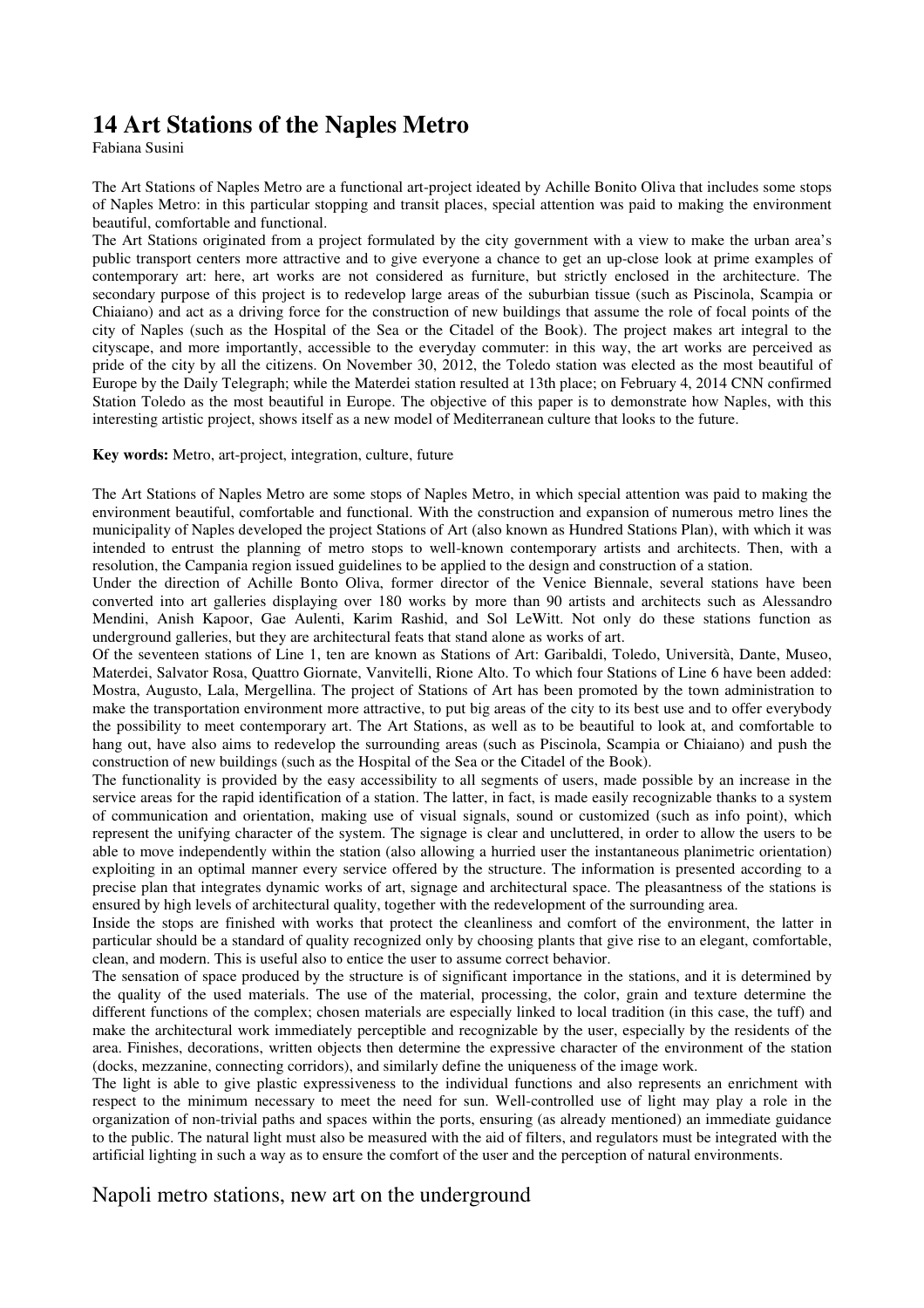The idea of giving a very high artistic and cultural level to the stations has been accomplished in two different ways. On one side the internal and external spaces of the stations, collecting 200 works realized by 90 of the most prestigious contemporary artists, make one of the most interesting examples of a museum located on the whole urban area. In this way the museum is not a closed space with its usual concentration of works; it is an exhibition route on the open space for a dynamic enjoyment of the art. "I think of it as an obligatory museum," said Achille Bonito Oliva, an art critic and curator who has been the artistic coordinator of the project — "catacombs of beauty," he calls it since it began more than a decade ago. "It isn't a museum in the sense of a repository of art," he continued, "there's a thread running through it" as stations are built to fashion "an underground aesthetic of the contemporary, bearing witness to our time".

Antonella Di Nocera, the city counselor responsible for culture said that "Artists come and present their vision of Naples to help Neapolitans see their city differently […]. In this city, people take history for granted, but we want to teach young people that they are part of a stratified city".

Working in various media, the artists have collaborated closely with prominent architects to transform utilitarian places of transit into captivating sites. In a recent interview Mr. Bonito Oliva said that "This wasn't about decorating the architecture, it's about enhancing the space with the works of artists called on to dialogue with the space". The stations, he added, are "monuments to innovation".

ANM (Azienda Napoletana Mobilità) management of such artistic patrimony is quite complex comparing to the general management of urban public transportation. To better understand the management of the Stations of Art is useful to introduce the notion of "non-lieu" ("non-place", defined by Marc Augè in Non-Lieux, introduction à une anthropologie de la surmodernité, Le Seuil, 1992). In fact the main purpose of the art Station, well connected to the historical places and well integrate to the transit spaces of the city is to preserve the crucial points of the net of urban transportation from the anonymity and the homogeneity that usually characterizes stations, airports, highways.

Which is the role played by works of art? If certain number of works would have been located as simply objects and icons, of various natures and of various origins, underling a condition of isolation in the new context of the stations, they would have looked like pathetic fragments of life or of historical memories exhibited under the glass.

On the contrary a braver game has been played with paintings, sculptures, mosaics, photos and the installations directly commissioned to the artists who have been able to redraw the environment.

Important artists as Jannis Kounellis, Joseph Kosuth, Mimmo Paladino, Sol Lewitt, Enzo Cucchi, Mario Merz, Renato Barisani, Mimmo Rotella, William Kentridge, Robert Wilson, Michelangelo Pistoletto, have been asked to give a face and a voice to the need of identity and of historicity that the time in which we live, called by Augè "surmodernité" ("supermodernity"), forces to the borders of the social life.

The art from the inside of the stations moves outside, where it starts to correspond with the unpublished signals left by the history. In some Stations of the art, some works located along internal paths are directly linked to those located into open spaces, in buffer areas or entirely external to the perimeter of the stations.

One of the most meaningful examples of extension of art station over the physical borders of buildings is offered by the station "Salvator Rosa", designed by Studio Mendini and endowed with two exits quite far from each other, marked by two colored obelisks made in glass and steel. The inner works of art are ringed by those externals leaded into historical architecture of a Roman bridge and a neoclassic chapel. They carry mosaics and wall painting to the walls of the surrounding buildings until bravely absorbing a very high-density traffic zone next the second exit.

This enormous artistic patrimony requires special cares, both specific and different according the characteristics of the materials and the techniques used in the realization of the single works. In fact in the subway they are different typologies of installations: from oil-painting or acrylic to mosaics, from the sculptures in bronze or in steel to the tubular neon, from the majolica to the light box and to the photos. To protect such public patrimony and to arrange the good state of preservation, the maintenance and the restoration of the works, ANM has stipulated an agreement with Academy of Arts of Naples and Metropolitana of Naples (the dealership of the Municipality of Naples for the planning and construction of the Line 1). It is an example of cooperation of involved parts, in order to emphasize competency and young people.

Within this project, every work is filed both from the historical-artistic and preservation point of view, with regards to the knowledge of techniques, of materials used and of the state of maintenance, according to the standard methods of "Istituto Centrale per il Restauro". All artists are interviewed to catalogue techniques and materials. Moreover a photographic promotion edited by Fabio Donato, teacher at the Academy and author of some art works, proves by documents the status of each work, from the damages to the maintenance and restoration.

The maintenance and restoration necessary are realized therefore from the Academy with the involvement of "yardschool" students and of the trainees of the Contemporary Art Maintenance and Restoration Course.

The great variety of materials and techniques used (already mentioned) makes also the activities of maintenance very interesting. In the case of the great work "Untitled" of Jannis Kounellis (200 x 2340 cm), installed in the station "Dante", the restoration was quite complex due to the heterogeneity of the materials (steel plates, iron beam, shoes, coat, hat, little trains). Consequently different treatments were necessary in order to remove dust, to scale crusts and stains.

Before restoring common materials worn by the weather, it was also necessary to think about the limits of restoration, not to risk to return to the public an art work "newer" that the one created by the artist.

Besides the mentioned project of preservation , ANM is involved also for what concerns the logistic organization and the demands of the circulation of the trains and the passengers. Several works in fact are installed above escalators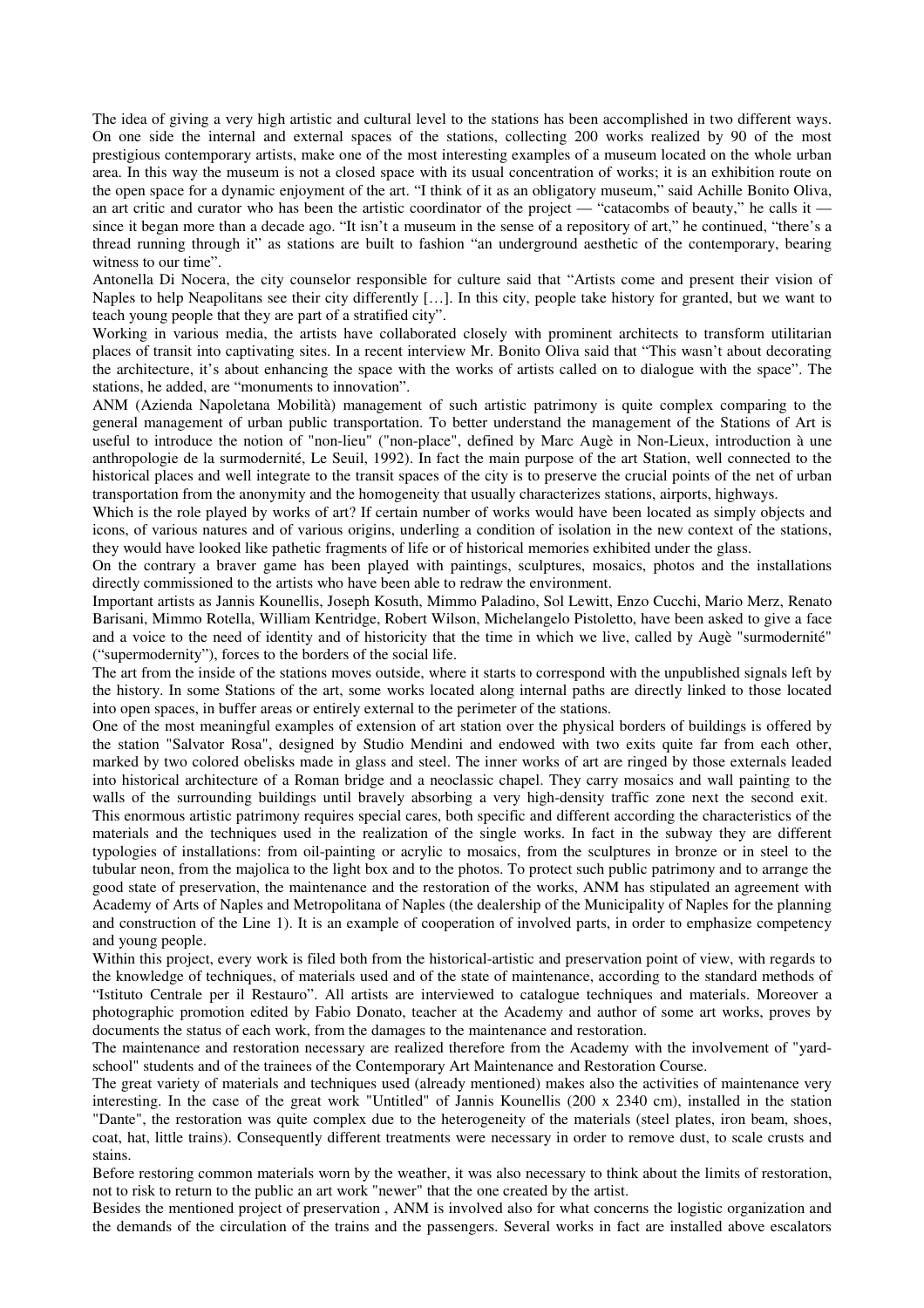linking the entrance to sidewalk of the stations. For instance, for the extraordinary maintenance of "Intermediterraneo", a work of Michelangelo Pistoletto, needed to realize two suspended scaffolds whose weight didn't burden on moving staircase.

ANM wants to develop the potentialities of this project: the Stations of the art are not only containers of valuable works with regard of their structural aspects and their symbolic value. They urge an active relationship with the territory in which they insist. For these reasons Metronapoli has realized agreements with the town institutions, schools and private associations in order to make art stations public places for local communities.

The object of ANM SpA, is to guarantee an efficient service in line with demands and expectations of people and in same time to guarantee its maintenance, to support their knowledge and to make, the mentioned daily transit places, a scenario where is possible to identify and recognize all symbols of the city.

#### *Garibaldi* **Station**

The futuristic Garibaldi Station bears the signature of the famous French architect Dominique Perrault. It houses two installations of Michelangelo Pistoletto, both inspired to the concepts of transparency and brightness. This station is accessible through a complex system of crossing escalators, covered in mirrors to reflect the natural light passing through the glass ceiling. At the bottom of the escalators, some reflective steel panels show imaginary passengers on the way, blurring with the real ones passing through.

### *Università* **Station**

This station, renovated by the Canadian designer and interior architect Karim Rashid, is an overwhelming explosion of modern shapes and colours. Sculptures and graphic artworks line the escalators, leading to platforms with backlit patterns on the walls. Two abstracted portraits of Dante and Beatrice follow the commuters descending and ascending the stairwells on each respective platform. The sparkling lime and pink point the way and guide the commuters to their destination. The metro stop, eclectic and full of color, has been designed to symbolize digital and information. In fact, Rashid said that he imagined spaces "that embodies the knowledge and language of the new digital era, which transmit ideas of simultaneous communication, innovation and their mobility of the Third Technological Revolution." In fact, next to the steps leading to the station, were put ceramic tile on which you can find many words coined since the 1960s as "network", "operating","laptop", "database" "interface" or "software".

The station hall is characterized by very striking panels and colors, the materials used to produce them are Corian and mirrored steel. In the interior there is a strong contrast between the two main colors, fuchsia pink and lime, which are also useful for direct the user to the docks. In the lobby there are numerous works of art. Beyond the turnstiles there is the artwork Conversational Profile, two large cylindrical pillars in which it is possible to see two faces in profile, symbolizing the dialogue and communication between human beings. The second artwork, Ikon, is a large light box, in which several three-dimensional figures seem to float. Instead, among the black pillars and the light box stands Synapsi (or Synopsis), a sculpture in brushed steel which refers to human intelligence and the neural network of the brain.

# *Toledo* **Station**

Designed by the Spanish architect Oscar Tusquets Blanca, Toledo station was built at 50 meters below the ground water and is the deepest metro station built on Line 1 to date. The station is inspired to the themes of water and light, including two mosaics designed by the South African artist William Kentridge and realised by Neapolitan craftsmen. In 2013, Toledo Station was celebrated as Public Building of the Year in the category Transport & Infrastructure of the Emirates Glass LEAF Awards. On November 30, 2012, the Toledo station was eliged as the most beautiful of Europe by the Daily Telegraph; while the Materdei station resulted at 13° place.

### *Materdei* **Station**

Designed by Atelier Mendini, Materdei Station opened in 2003, bringing new life and prestige to Piazza Scipione Ammirato, which was transformed into a pedestrian area with green spaces and works of arts, such as the bronzed Carpe Diem sculpture by Luigi Serafini and Lucio Del Pezzo's ceramics. The ramp leading to the lower level passes underneath Luigi Ontani's mosaics with ceramic reliefs, representing fantastic sea creatures and the traditional mask of Pulcinella. Both platforms are enriched by the coloured silkscreens panel designed by Mathelda Balatresi, Anna Gili, Stefano Giovannoni, Robert Gliglorov, Denis Santachiara, Innocente and George Sowden.

# **References**

Alessandro Mendini, *Salvator Rosa e Mater Dei: le stazioni dell'arte*. Comune di Napoli, Metropolitana di Napoli SpA, La metropolitana di Napoli–nuovi spazi per la mobilità e la cultura, (Napoli: Electa 2000).